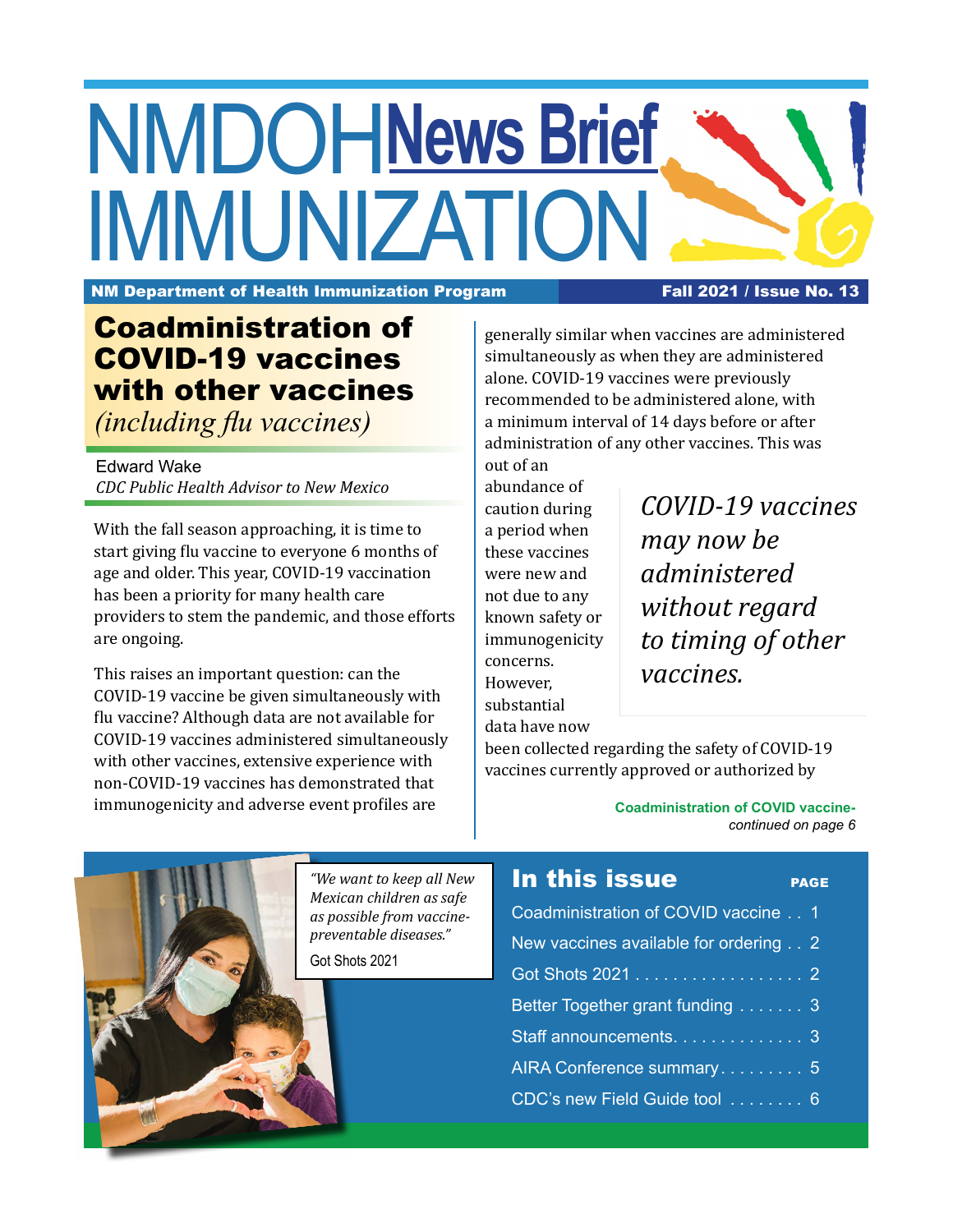### New vaccine presentations for fiscal year 2022

Andrea Romero *Immunization Program Finance Manager*

The Immunization Program has added two new presentations to pediatric vaccine ordering. Vaxelis and MenQuadfi are new presentations that are recommended by the Advisory Committee on Immunization Practices (ACIP).

- Vaxelis is a vaccine indicated for active immunization to prevent diphtheria, tetanus, pertussis, poliomyelitis, hepatitis B, and invasive disease due to Haemophilus influenzae type b (Hib). Vaxelis is approved for use as a 3-dose series in children 6 weeks through 4 years of age (prior to the 5th birthday).
- MenQuadfi is a vaccine indicated for active immunization for the prevention of invasive meningococcal disease caused by Neisseria meningitidis serogroups A, C, W, and Y. MenQuadfi is approved for use in individuals 2 years of age and older.

For additional information on these vaccine presentations please refer to the links below.

[https://www.cdc.gov/vaccines/schedules/](https://www.cdc.gov/vaccines/schedules/downloads/child/0-18yrs-child-combined-schedule.pdf ) [downloads/child/0-18yrs-child-combined](https://www.cdc.gov/vaccines/schedules/downloads/child/0-18yrs-child-combined-schedule.pdf )[schedule.pdf](https://www.cdc.gov/vaccines/schedules/downloads/child/0-18yrs-child-combined-schedule.pdf ) 

[https://www.menquadfi.com/](https://www.menquadfi.com/  ) 

[https://www.vaxelis.com/resources-tools/](https://www.vaxelis.com/resources-tools/  ) 

## **Got Shots?**

#### Anna Pentler, MPH, MBA *NM Immunization Coalition*

Got Shots events took place from July 24 through August 14, and was extended through August to allow more time for parents to get their children up to date.

With children going back to school in person, it is extremely important to make sure they are protected against measles, mumps, chickenpox, tetanus, hepatitis A and B, polio, pertussis, Human papillomavirus and meningitis. While children under 12 are not yet eligible for the COVID-19 vaccine, children 12 and older should also be protected through vaccination as soon as possible.

*The importance of routine vaccinations during the pandemic*

—2—

We want to keep all New Mexican children as safe as possible from vaccine-preventable diseases. The last thing we want to encounter is an outbreak of diseases that children should already be vaccinated against.

Got Shots saw an increase of 50% of the number of providers signed up over last year (73), with providers spread across most New Mexico counties (27/33). We continue to collect data, and the preliminary feedback shows turnout is much improved this year. Roughly one third of participating clinics have reported—currently, data shows almost 1,000 children received about 2,200 shots.

This year pharmacies around the state offered COVID-19 vaccine for children 12 and up in an expansion called "Got COVID Shots." Pharmacies designated walk-in hours for tweens and teens to help make COVID-19 shots readily available for ages 12 and older. The percent vaccinated in this age group is steadily increasing, and we credit pharmacies for helping with this push. Just over 50% of teens 12- 17 are fully vaccinated, and 61% are partially vaccinated.

As children return to inperson learning, masking, physical distancing, and good hand hygiene will do a lot to keep infectious diseases from spreading. However, making sure children are up to date on all required vaccines will be the best protection to keep outbreaks from happening.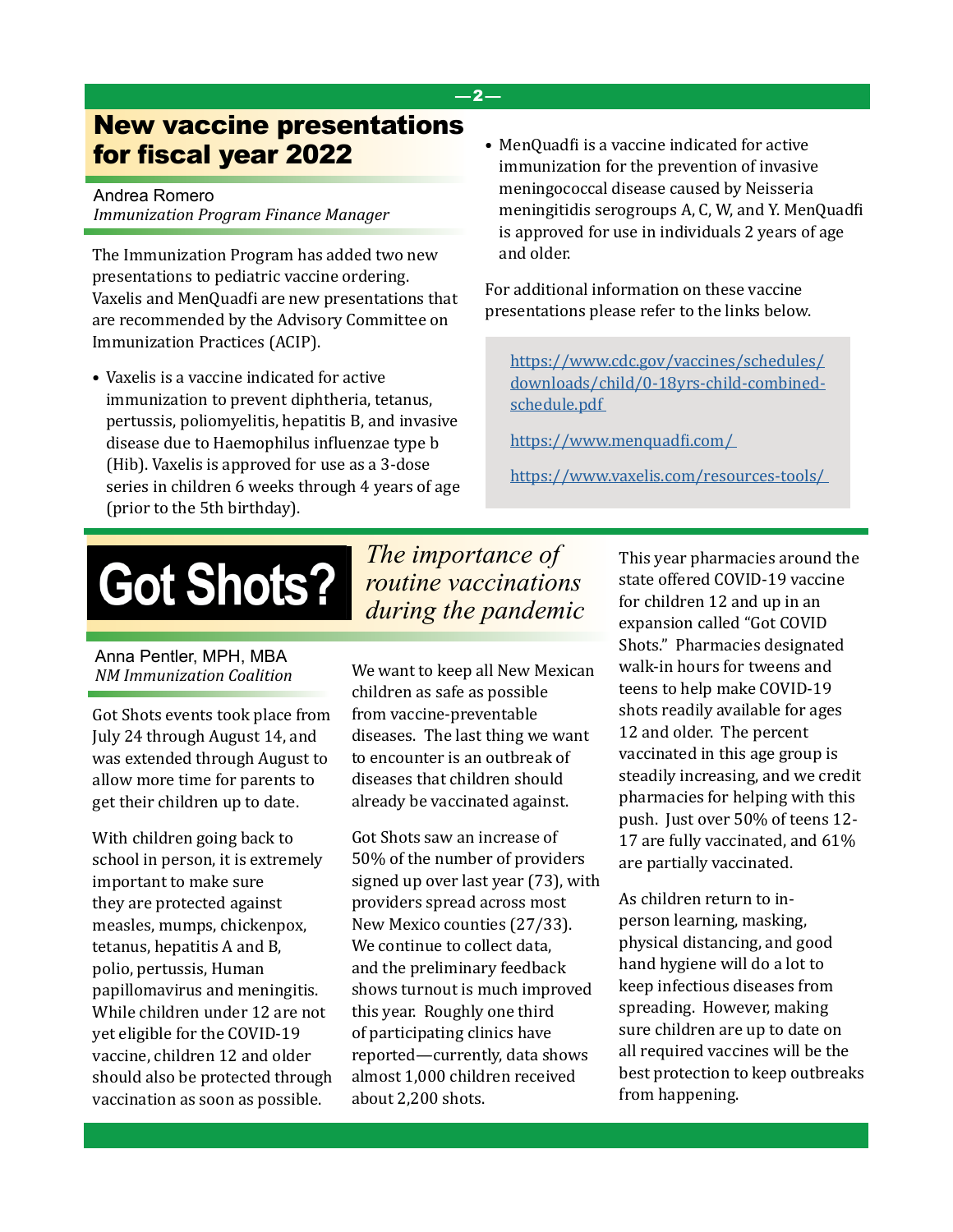## **Better Together Grant Program**

*Acacia Vernon Momentum Santa Fe*

The Better Together Grant Program has been developed to provide COVID-19 vaccine equity and inclusion by reaching under-vaccinated communities throughout the state with information and vaccines.

The pandemic has brought change and opportunity to all of us, worldwide. As we look at the global impact and begin to funnel down to specific populations, communities and individuals we find humanity. In New Mexico we have diverse cultural, economic and social populations. These diversities bring opportunity for creative thinking and development of innovative approaches to reach the core of each population, each human in our state.

The time has come to truly meet people where they are. These grant opportunities are meant to encompass out-of-the box thinking to be built into an effective, efficient and proven framework. The underlying goal is to help organizations who have been going full-steam for more than a year now to cross the finish line for the people they serve.

Learn more at [BetterTogetherNM.org](https://www.momentumsantafe.com/better-together)

## *Staffing announcements* Immunization Program

—3—

#### Catherine Campbell / *CDC Public Health Associate*

The Immunization Program will have a new Centers for Disease Control and Prevention associate joining its ranks this October. The CDC's Public Health Associate Program (PHAP) has chosen Catherine Campbell as an associate who will work within the Program for a two-year assignment in which she will gain experience in the field of public health while assisting the Program in a variety of critical activities. Catherine is not a stranger to the area, having been born and raised in Albuquerque and having received her bachelor's degree at the University of New Mexico. Join us in welcoming her to DOH. More information on PHAP can be found here:

[CDC Public Health Associate Program \(PHAP\)](https://www.cdc.gov/phap/index.html)

### Kate Dauber /*VFC Operations Manager*

A California native, Kate came to Santa Fe in 1985 and has lived and raised her family here ever since. She has worked with the Department of Health since 2017. Before coming to the Department, she worked for 13 years at the Aging and Long-Term Services Department.

In retirement, she is looking forward to having more time to pursue her life-long interest in photography. Kate plans to retire on October 1. The Immunization

Program wishes Kate the best in this new exciting chapter of her life.



#### Wenonah Stevens, MPH / *Quality Improvement Epidemiologist*

A proud Native New Mexican and life-long resident of beautiful Chimayo, Wenonah Stevens is passionate about her Hispanic and Indigenous roots. She has dedicated her career to science, public health and health care. Receiving her Master of Public Health from The University of New Mexico

> **Staffing Announcements** *continued on page 4*



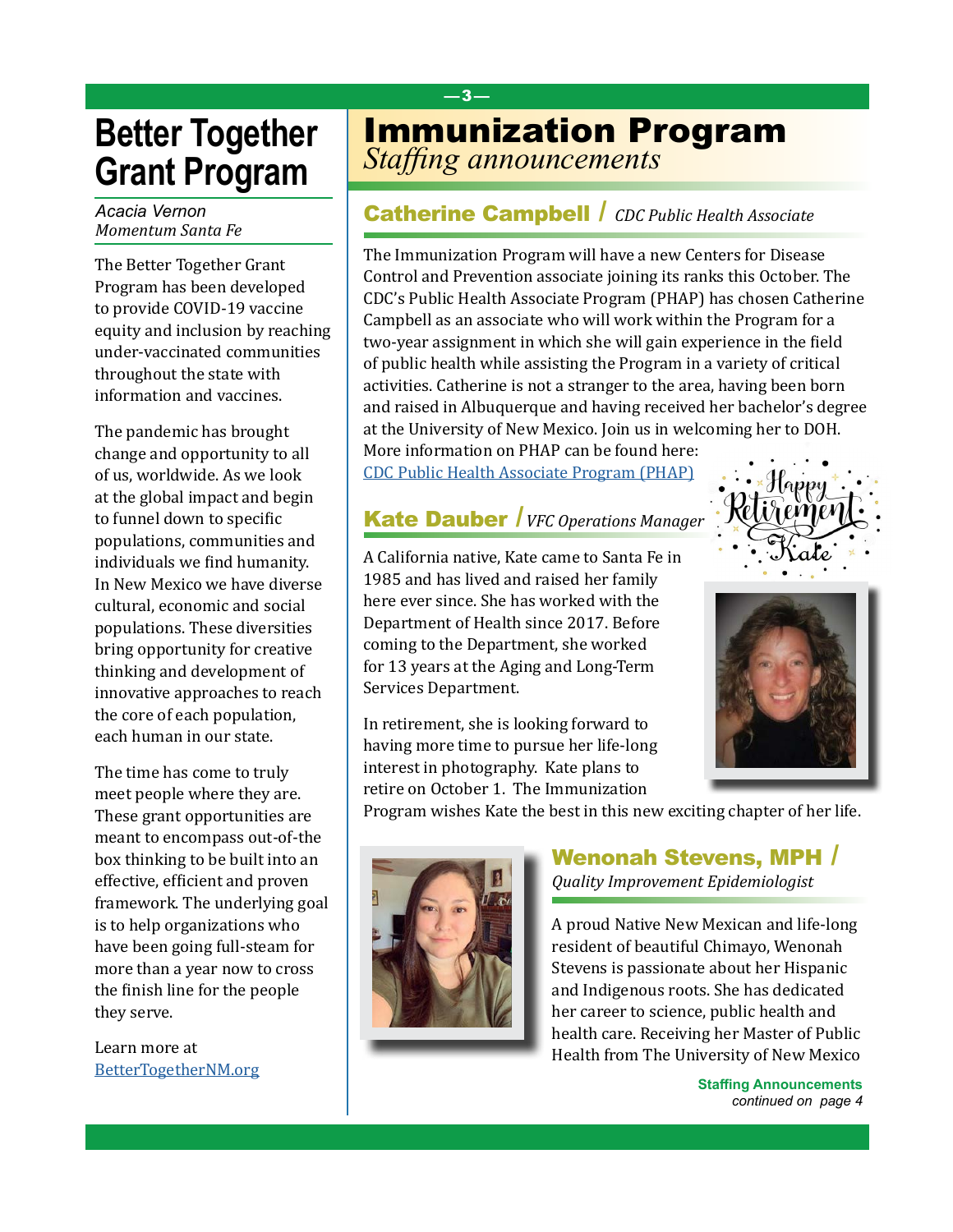#### —4—

#### **STAFFING Announcements** *continued from page 3*

#### Wenonah Stevens, continued

(UNM) in 2020 she now serves as the QI Epidemiologist for the Immunization Program. Wenonah is committed to improving immunization coverage among children and adults in New Mexico. She is part of the UNM School of Medicine class of 2026 and will begin her journey as a medical student next year. Wenonah has committed her life to serving

New Mexicans and the greater public and plans to practice either Family or Emergency Medicine in the Northern New Mexico Community. Her goal is to advocate for underrepresented minority populations and leverage social equity throughout New Mexico, so that every New Mexican has a right to access health care and a proper education. She has a special interest in the areas of mental health, substance abuse and generational traumas, as well as much greater topics, such as, climate change, social justice and social equity.

Special Recognition to Josephine Martinez

*Andrea Romero Immunization Program Finance Manager*

**Covid-19 Art Exhibit** — The Immunization Program would like to recognize Josephine L. Martinez, Advanced General Clerk at the Northeast Heights Public Health Office in Albuquerque, for her pandemic-inspired artwork.



Josephine submitted an art piece that is now being showcased at the New Mexico State Fair Art Exhibit. The title of the artwork is *New Mexico COVID-19 Response Team*. The artwork is dedicated to those who worked on COVID-19, those who survived COVID-19, and those who succumbed to COVID-19.

The mixed-media artwork is signed by staff who have been on the COVID-19 Response Team; the design was created by upcycling the

In her free time, she enjoys being with family, playing with her pets, and spending time outdoors. She is a lifelong snowboarder and loves to chase after big powder storms! Wenonah also loves to fly fish, hunt, hike and camp. Wenonah has been with the NMDOH Immunization Program since June.

colorful tops collected from empty COVID-19 vaccine vials: Blue is Janssen tops, Red is Moderna tops, Purple is Pfizer tops, Pink is Pfizer diluent tops. Josephine has been awarded a ribbon of honorable mention for her creative artwork.

*Response Team [mixed media]*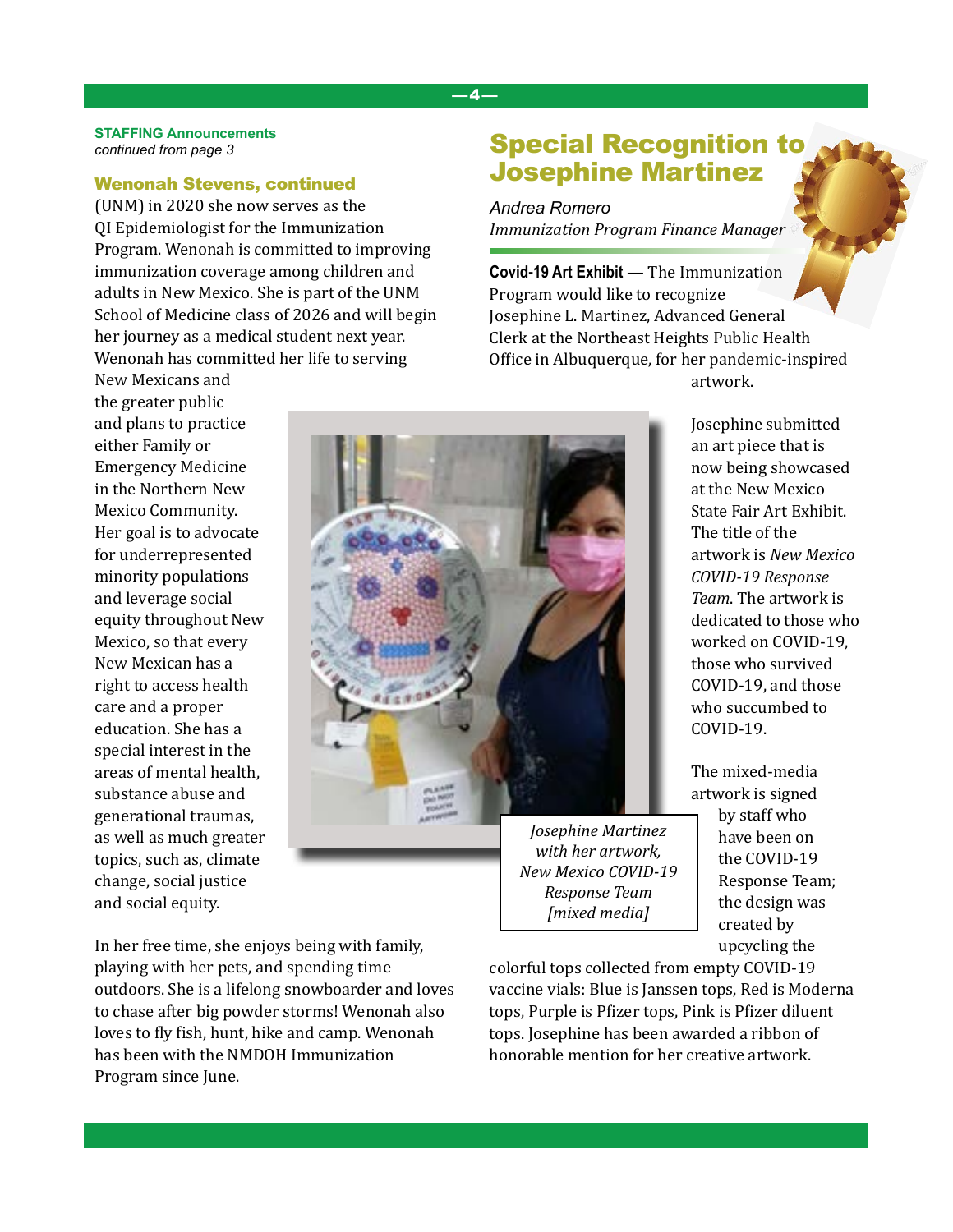## New Mexico receives recognitions at AIRA Conference 2021

NM DOH Immunization Program staff (Lorraine Ortiz, Kathryn Cruz, Joelle Jacobs, Lynne Padilla, and Elizabeth Cisneros) recently attended the 2021 National AIRA Conference in Portland, Oregon. AIRA, or the American Immunization Registry Association, is an organization whose purpose is to promote and facilitate the sharing and use of immunization information by all partnerships. The national meeting is held annually and

is an opportunity for Immunization Program staff to meet face to face with other jurisdictions and talk through some of the challenges, best practices and recommendations for immunizations and the immunization registry.

While gathering in person this year was difficult due to the restrictions of the pandemic, it was also a unique opportunity to exchange ideas with colleagues who have had the same difficulties and challenges over the last year — and to know that Immunization Program staff are not alone!

New Mexico was one of four states recognized for outstanding work and efforts during the COVID-19 pandemic. Additionally, NMSIIS Manager, Kathryn

> Cruz, received an individual award



**Photos clockwise from top:** *TEAM HIGH-FIVE recognition that New Mexico received for our efforts with COVID-19; The AIRA logo for the 2021 national meeting; Kathryn Cruz, NMSIIS Manager, preparing to present at a plenary session on New Mexico's experience with COVID-19; Immunization Program staff at the networking event*